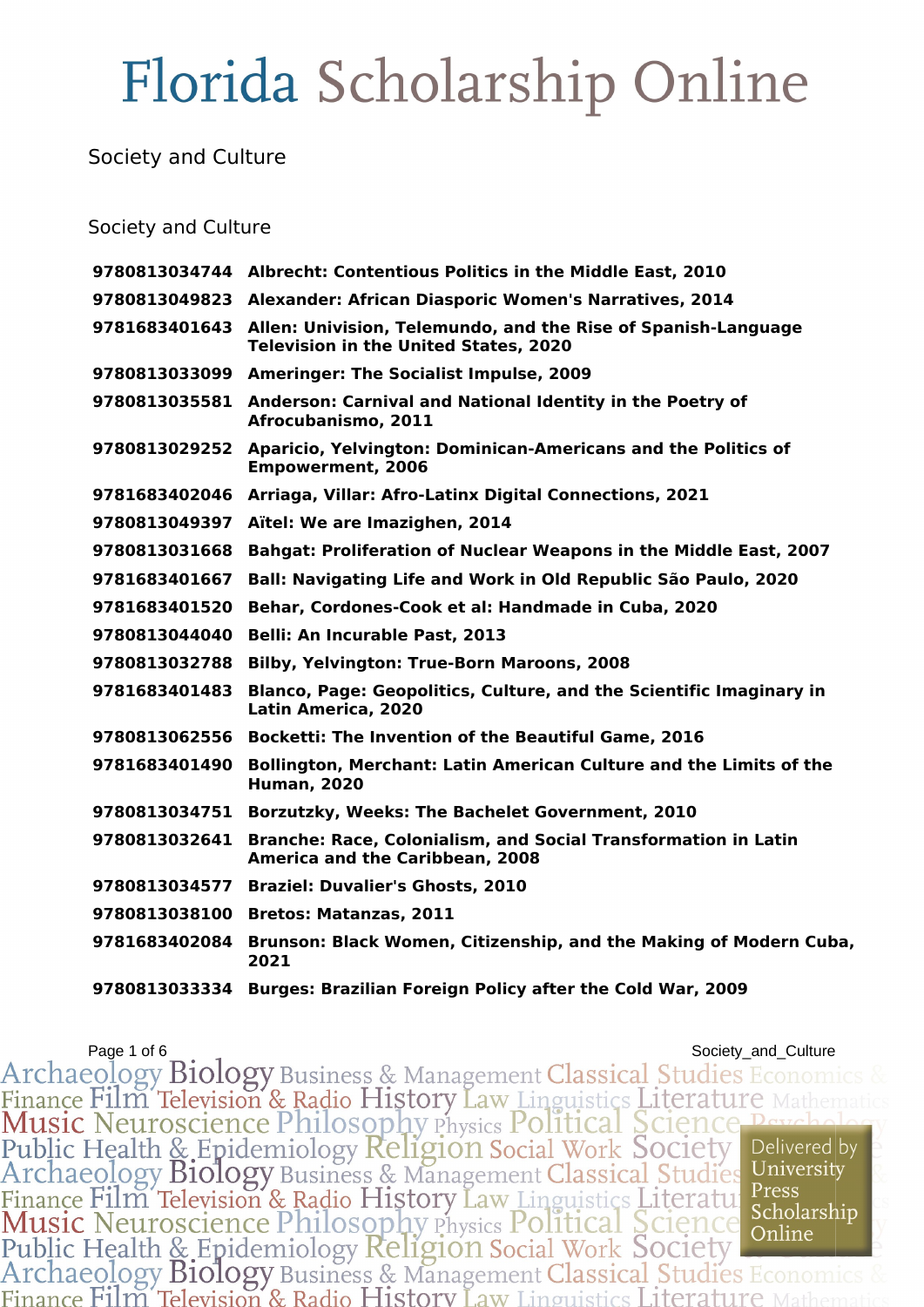|               | 9780813036076 Cabana, Clark: Rethinking Anthropological Perspectives on<br><b>Migration, 2011</b>            |
|---------------|--------------------------------------------------------------------------------------------------------------|
| 9780813035611 | Cairoli: Girls of the Factory, 2011                                                                          |
| 9780813062594 | <b>Caminero-Santangelo: Documenting the Undocumented, 2016</b>                                               |
| 9780813041629 | Carey Jr.: Distilling the Influence of Alcohol, 2012                                                         |
| 9780813036526 | Carter Hallward: Struggling for a Just Peace, 2011                                                           |
| 9781683401834 | <b>Carter: The New Brazilian Mediascape, 2020</b>                                                            |
| 9780813040233 | <b>Castro Marino, Reitan: Fifty Years of Revolution, 2012</b>                                                |
| 9780813037554 | <b>Christelow: Algerians without Borders, 2012</b>                                                           |
| 9781683400899 | Clayfield: The Guerrilla Legacy of the Cuban Revolution, 2019                                                |
| 9780813035307 | Clem, Maingot et al: Venezuela's Petro-Diplomacy, 2011                                                       |
| 9780813032177 | Clune Jr.: Cuban Convents in the Age of Enlightened Reform, 1761-<br>1807, 2008                              |
| 9781683402060 | Crosby, Torres: Situated Narratives and Sacred Dance, 2021                                                   |
| 9780813044286 | <b>Crow: The Mapuche in Modern Chile, 2013</b>                                                               |
| 9781683400394 | <b>Dalton: Mestizo Modernity, 2018</b>                                                                       |
| 9780813033624 | Daoud: Palestinian Women and Politics in Israel, 2009                                                        |
| 9780813033785 | Dean: Urarina Society, Cosmology, and History in Peruvian<br>Amazonia, 2009                                  |
| 9780813033327 | Deere, Royce: Rural Social Movements in Latin America, 2009                                                  |
| 9780813066257 | <b>Delerme: Latino Orlando, 2020</b>                                                                         |
| 9780813037561 | Dixon, Burdick: Comparative Perspectives on Afro-Latin America,<br>2012                                      |
| 9780813062617 | Dixon: Afro-Politics and Civil Society in Salvador da Bahia, Brazil,<br>2016                                 |
|               | 9781683401117 Donoso Macaya: The Insubordination of Photography, 2020                                        |
|               | 9781683400905 Duany: Picturing Cuba, 2019                                                                    |
| 9780813040134 | Early: Maya and Catholic Cultures in Crisis, 2012                                                            |
| 9780813036755 | <b>Eison Simmons: Reconstructing Racial Identity and the African Past</b><br>in the Dominican Republic, 2011 |
| 9780813032535 | Feldman: AIDS, Culture, and Africa, 2008                                                                     |
| 9780813034317 | Feldman: AIDS, Culture, and Gay Men, 2010                                                                    |
| 9781683401476 | Fernández L'Hoeste, Rodríguez: Digital Humanities in Latin America,<br>2020                                  |

Page 2 of 6<br>Archaeology Biology Business & Management Classical Studies Economics & Finance Film Television & Radio History Law Linguistics Literature Mathematic<br>Music Neuroscience Philosophy Physics Political Science Peychology<br>Public Health & Epidemiology Religion Social Work Society Delivered by<br>Archae Finance Film Television & Radio History Law Linguistics Literature Press<br>Music Neuroscience Philosophy Physics Political Science Scholarship<br>Public Health & Epidemiology Religion Social Work Society<br>Archaeology Biology Bus Press Finance Film Television & Radio History Law Linguistics Literature N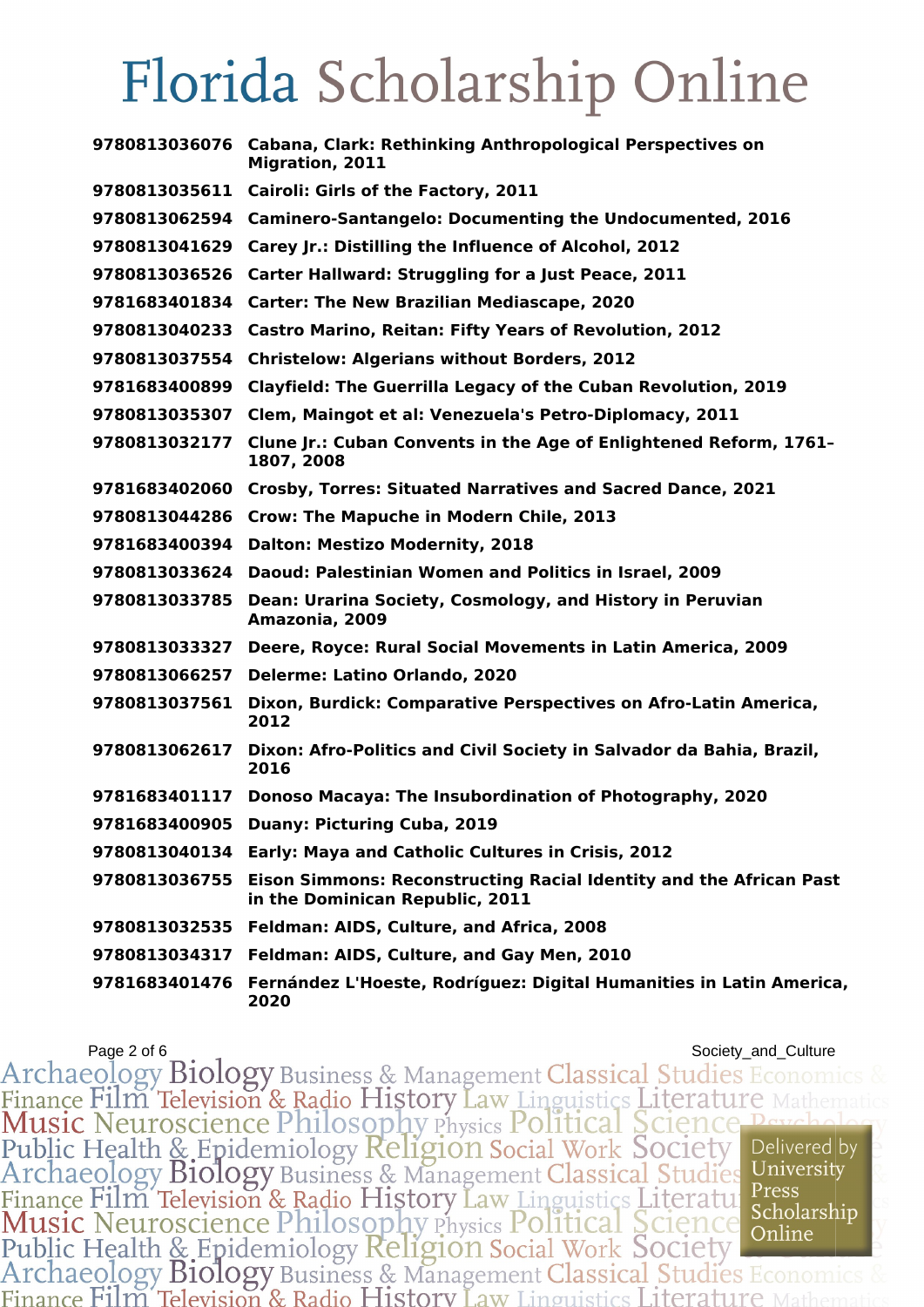|               | 9780813060002 Foote, Goebel: Immigration and National Identities in Latin America,<br>2014            |
|---------------|-------------------------------------------------------------------------------------------------------|
|               | 9780813034874 Foote, Harder Horst: Military Struggle and Identity Formation in<br>Latin America, 2010 |
|               | 9780813036656 Foster: São Paulo, 2011                                                                 |
| 9780813062228 | Frank: Painting in a State of Exception, 2016                                                         |
| 9780813036885 | <b>Gallab: A Civil Society Deferred, 2011</b>                                                         |
| 9780813033631 | Garcia-Colon: Land Reform in Puerto Rico, 2009                                                        |
| 9781683400707 | Gaztambide: El Techo de la Ballena, 2019                                                              |
| 9780813035741 | Golash-Boza: Yo Soy Negro, 2011                                                                       |
| 9780813029979 | <b>Gonzalez: Afro-Cuban Theology, 2006</b>                                                            |
| 9780813031927 | Gray, Kapcia: The Changing Dynamic of Cuban Civil Society, 2008                                       |
| 9780813049311 | <b>Hardin Thrift: Conservative Bias, 2014</b>                                                         |
| 9781683401698 | Harmer, Martín Álvarez: Toward a Global History of Latin America's<br><b>Revolutionary Left, 2021</b> |
| 9780813049434 | Haught: Going Ape, 2014                                                                               |
| 9781683402022 | Henken, Santamaria: Cuba's Digital Revolution, 2021                                                   |
| 9781683402114 | Hirsch, Canova et al: Reimagining the Gran Chaco, 2021                                                |
| 9780813033730 | Holden: The Politics of Food in Modern Morocco, 2009                                                  |
| 9780813044781 | Ickes: African-Brazilian Culture and Regional Identity in Bahia, Brazil,<br>2013                      |
|               | 9780813033068 Jennings, Bowser: Drink, Power, and Society in the Andes, 2009                          |
| 9781683400370 | Jiménez: Migrants and Political Change in Latin America, 2018                                         |
| 9780813044613 | Joseph: Fertile Bonds, 2013                                                                           |
| 9780813049700 | Juncker: Afro-Cuban Religious Arts, 2014                                                              |
|               | 9780813066646 Kattner: Finding Balanchine's Lost Ballets, 2020                                        |
| 9780813060132 | Khan: Islam and the Americas, 2015                                                                    |
| 9780813061054 | Kirk: Healthcare Without Borders, 2015                                                                |
| 9780813039879 | Klein: Kosher Feijoada and Other Paradoxes of Jewish Life in São<br><b>Paulo, 2012</b>                |
| 9780813034003 | Kloetzel, Pavlik: Site Dance, 2011                                                                    |
| 9780813037578 | Koont: Sustainable Urban Agriculture in Cuba, 2011                                                    |
| 9780813049106 | Krull: Cuba in a Global Context, 2014                                                                 |
| 9780813032894 | Lara: The Rise of Popular Modernist Architecture in Brazil, 2008                                      |

Page 3 of 6<br>Archaeology Biology Business & Management Classical Studies Economics & Finance Film Television & Radio History Law Linguistics Literature Mathema<br>Music Neuroscience Philosophy Physics Political Science Peycholo<br>Public Health & Epidemiology Religion Social Work Society Delivered by<br>Archaeology Finance Film Television & Radio History Law Linguistics Literature Press<br>Music Neuroscience Philosophy Physics Political Science Scholarship<br>Public Health & Epidemiology Religion Social Work Society<br>Archaeology Biology Bus Press Finance Film Television & Radio History Law Linguistics Literature 1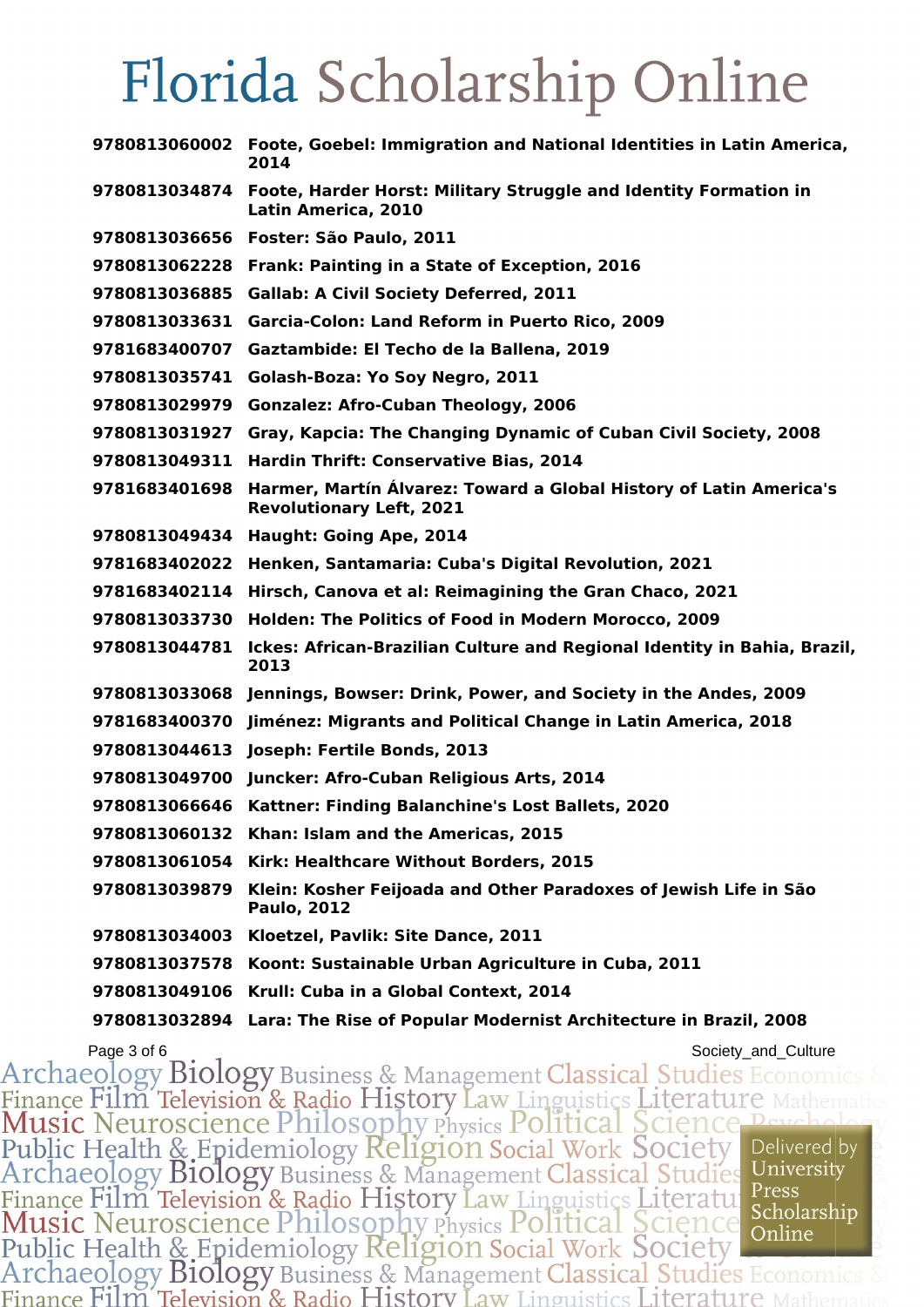|               | 9780813036496 Laskier, Lev: The Convergence of Judaism and Islam, 2011                                                   |
|---------------|--------------------------------------------------------------------------------------------------------------------------|
|               | 9780813037516 Laskier, Lev: The Divergence of Judaism and Islam, 2011                                                    |
| 9780813030630 | Luciak: Gender and Democracy in Cuba, 2009                                                                               |
| 9780813032405 | López-Calvo: Imaging the Chinese in Cuban Literature and Culture,<br>2008                                                |
|               | 9780813044828 M. Montana: The Abolition of Slavery in Ottoman Tunisia, 2013                                              |
| 9780813044668 | M. Rausch: Territorial Rule in Colombia and the Transformation of<br>the Llanos Orientales, 2013                         |
| 9780813062266 | <b>Maguire, Freeman: Who Owns Haiti?, 2017</b>                                                                           |
| 9780813037479 | Maguire: Racial Experiments in Cuban Literature and Ethnography,<br>2011                                                 |
| 9780813061061 | Maingot: Race, Ideology, and the Decline of Caribbean Marxism, 2015                                                      |
| 9780813060774 | Majeed: Polygyny, 2015                                                                                                   |
| 9781683400325 | Martínez-Fernández: Key to the New World, 2018                                                                           |
| 9780813049953 | Martínez-Fernández: Revolutionary Cuba, 2014                                                                             |
| 9781683400387 | Mayes, Jayaram: Transnational Hispaniola, 2018                                                                           |
| 9780813049199 | <b>Mayes: The Mulatto Republic, 2014</b>                                                                                 |
| 9780813037363 | McNeal: Trance and Modernity in the Southern Caribbean, 2011                                                             |
| 9780813060675 | <b>Needell: Emergent Brazil, 2015</b>                                                                                    |
| 9780813041643 | <b>Ocasio: Afro-Cuban Costumbrismo, 2012</b>                                                                             |
| 9780813062662 | <b>Oliver, Risner: Dance and Gender, 2017</b>                                                                            |
| 9780813033716 | Opie: Black Labor Migration in Caribbean Guatemala, 1882-1923,<br>2009                                                   |
| 9780813034669 | Osgood, Frank: Selling War in a Media Age, 2010                                                                          |
| 9780813056616 | <b>Osumare: Dancing in Blackness, 2018</b>                                                                               |
| 9780813061023 | <b>Pamphile: Contrary Destinies, 2015</b>                                                                                |
|               | 9780813032184 Paravisini-Gebert, Romero-Cesareo: Displacements and<br><b>Transformations in Caribbean Cultures, 2008</b> |
| 9781683401513 | Pobutsky: Pablo Escobar and Colombian Narcoculture, 2020                                                                 |
| 9781683400455 | Posner, Patroni et al: Labor Politics in Latin America, 2018                                                             |
| 9780813049182 | Poyo: Exile and Revolution, 2014                                                                                         |
| 9780813054407 | Pressley-Sanon: Istwa Across the Water, 2017                                                                             |
| 9780813061092 | Queeley: Rescuing Our Roots, 2015                                                                                        |
| 9780813037660 | <b>Rodgers: The Generalship of Muhammad, 2012</b>                                                                        |

Page 4 of 6<br>Archaeology Biology Business & Management Classical Studies Economics & Finance Film Television & Radio History Law Linguistics Literature N<br>Music Neuroscience Philosophy Physics Political Science Per Public Health & Epidemiology Religion Social Work Society<br>Archaeology Biology Business & Management Classical Studies Delivered by University Finance Film Television & Radio History Law Linguistics Literatule Press<br>Music Neuroscience Philosophy Physics Political Science Scholarshi<br>Public Health & Epidemiology Religion Social Work Society<br>Archaeology Biology Busi Press Scholarship Finance Film Television & Radio History Law Linguistics Literature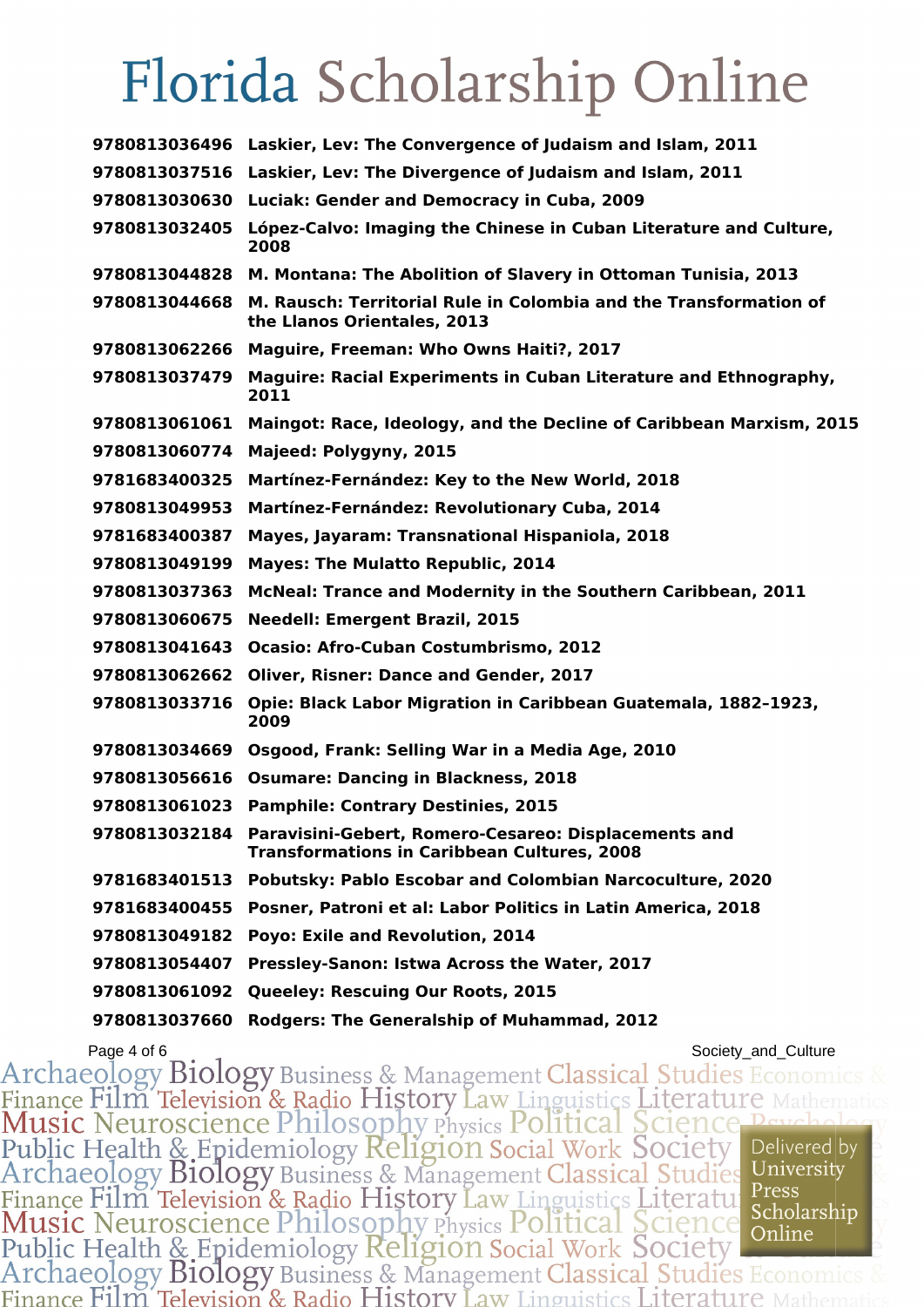| 9780813036632 | <b>Roniger: Transnational Politics in Central America, 2011</b>                             |
|---------------|---------------------------------------------------------------------------------------------|
| 9780813034836 | Routon: Hidden Powers of State in the Cuban Imagination, 2010                               |
| 9780813033075 | Ryan: Inter-Arab Alliances, 2009                                                            |
| 9780813030203 | Sandoval: Worldview, the Orichas, and Santería, 2007                                        |
| 9780813062549 | Saunders: Race and Class in the Colonial Bahamas, 1880-1960, 2016                           |
| 9780813049908 | Schneider: Brazilian Propaganda, 2014                                                       |
| 9780813037929 | Schwarz: War and State Building in the Middle East, 2012                                    |
|               | 9780813031712 Selka: Religion and the Politics of Ethnic Identity in Bahia, Brazil,<br>2007 |
|               | 9780813062624 Shanahan, Reyes: Simón Bolívar, 2016                                          |
|               | 9780813042398 Sheinin: Consent of the Damned, 2012                                          |
| 9780813033549 | Shirazi: Velvet Jihad, 2009                                                                 |
| 9781683401551 | Shnookal: Operation Pedro Pan and the Exodus of Cuba's Children,<br>2020                    |
| 9780813062846 | Skinner: Gender and the Rhetoric of Modernity in Spanish America,<br>1850-1910, 2016        |
|               | 9780813066554 Snow: A Revolution in Movement, 2020                                          |
|               | 9780813035154 Spadoni: Failed Sanctions, 2010                                               |
| 9780813035215 | St John: Toledo's Peru, 2010                                                                |
| 9780813060439 | Stark: Slave Families and the Hato Economy in Puerto Rico, 2015                             |
| 9780813061191 | Sánchez: Priest Under Fire, 2015                                                            |
| 9780813061689 | <b>Thornton: Negotiating Respect, 2016</b>                                                  |
| 9780813035383 | Thurner: History's Peru, 2011                                                               |
| 9781683401162 | Tossounian: La Joven Moderna in Interwar Argentina, 2020                                    |
| 9781683401650 | Varella, Barcia: Wage-Earning Slaves, 2020                                                  |
| 9780813032290 | <b>Ward: Packaged Vacations, 2008</b>                                                       |
| 9780813049861 | <b>Watson: The Politics of Race in Panama, 2014</b>                                         |
| 9780813033693 | Weinreb: Cuba in the Shadow of Change, 2009                                                 |
| 9780813062600 | West: Darwin's Man in Brazil, 2016                                                          |
| 9780813066776 | West: Todd Bolender, Janet Reed, and the Making of American Ballet,<br>2021                 |
|               | 9781683401544 White: Staging Discomfort, 2020                                               |
|               | 9780813062808 Yaremko: Indigenous Passages to Cuba, 1515-1900, 2016                         |

Page 5 of 6<br>Archaeology Biology Business & Management Classical Studies Economics & Finance Film Television & Radio History Law Linguistics Literature Mathema<br>Music Neuroscience Philosophy Physics Political Science Peycholo<br>Public Health & Epidemiology Religion Social Work Society Delivered by<br>Archaeology Finance Film Television & Radio History Law Linguistics Literature Press<br>Music Neuroscience Philosophy Physics Political Science Scholarship<br>Public Health & Epidemiology Religion Social Work Society<br>Archaeology Biology Bus Press Finance Film Television & Radio History Law Linguistics Literature 1